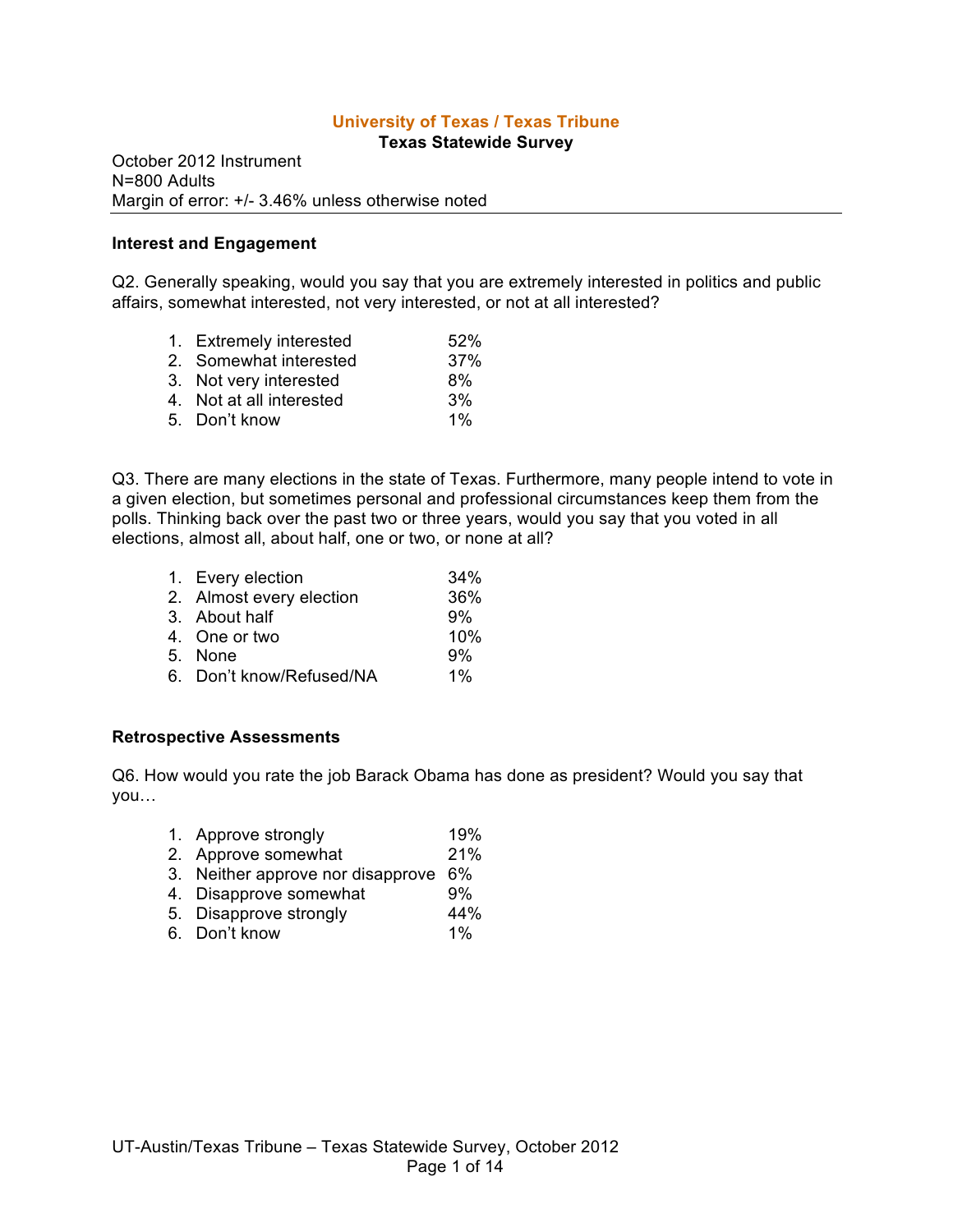Q7. Overall, how do you rate the job the U.S. Congress is doing?

- 1. Approve strongly 1%
- 2. Approve somewhat 10%
- 3. Neither approve nor disapprove 18%
- 4. Disapprove somewhat 26%
- 5. Disapprove strongly 43%
- 6. Don't know 3%

Q8. How would you rate the job Rick Perry has done as governor? Would you say that you…

- 1. Approve strongly 9%
- 2. Approve somewhat 32%
- 3. Neither approve nor disapprove 17%
- 4. Disapprove somewhat 12%
- 5. Disapprove strongly 27%
- 6. Don't know 3%

## **Elections**

**[***For Q17 through Q19, respondents were first asked the questions below. If they initially answered that they didn't know, they were then asked a follow-up question: "If you had to make a choice, who would you choose?" Responses to the follow-up questions were folded into the results found below. "Likely Voters" were defined as those who indicated that they were either "Extremely" or "Somewhat" interested in politics in Q2 AND either voted in "Every" or "Almost every" election in Q3.]*

Q17. If the 2012 general election for U.S. president were held today, would you vote for the Democratic ticket of Barack Obama and Joe Biden, the Republican ticket of Mitt Romney and Paul Ryan, someone else, or haven't you thought enough about it to have an opinion?

|  | 1. Mitt Romney | 55% |
|--|----------------|-----|
|--|----------------|-----|

- 2. Barack Obama 39%
- 3. Someone else 6%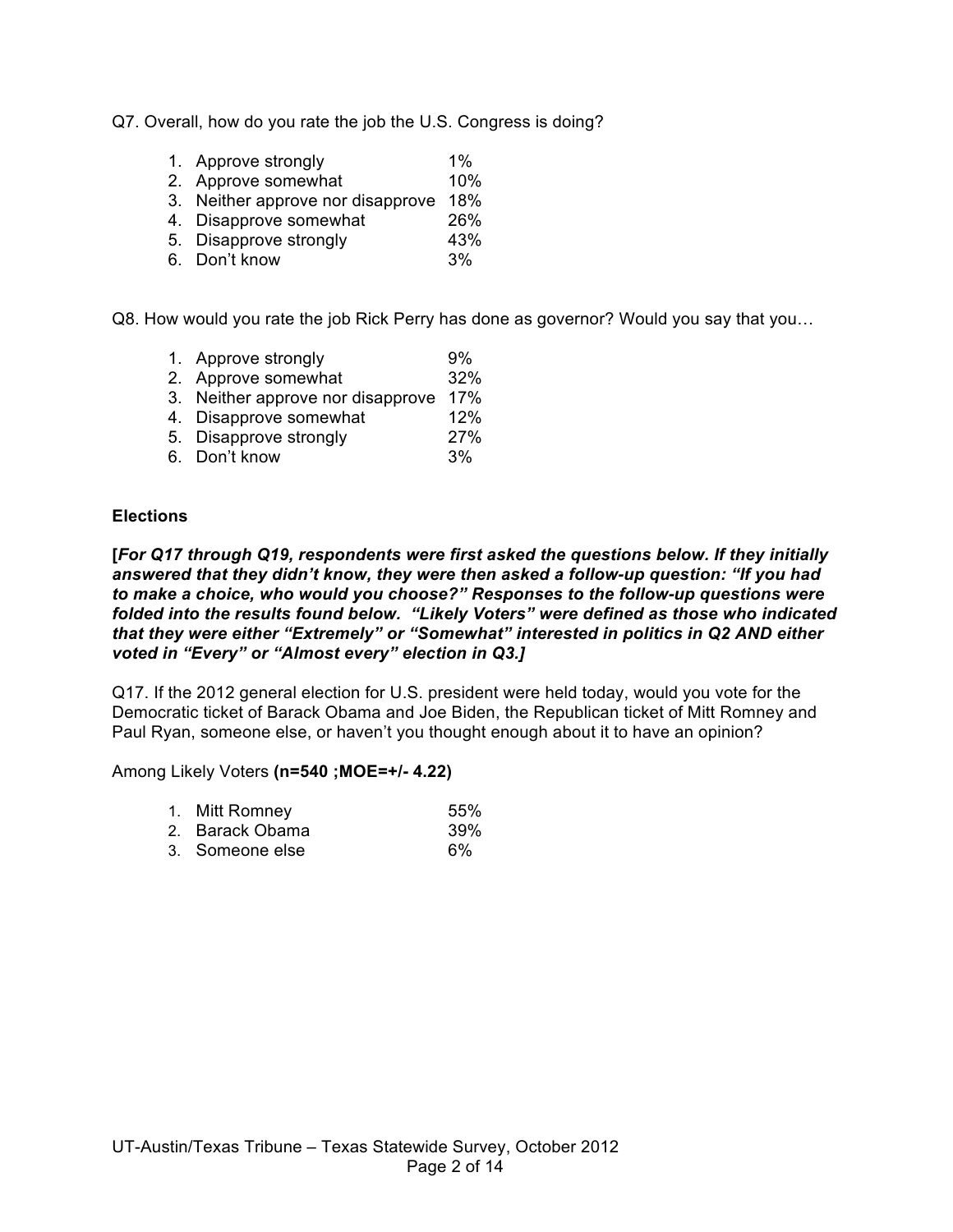Q18. If the 2012 general election for U.S. Senator from Texas were held today, would you vote for the the Republican Ted Cruz, the Democrat Paul Sadler, the Libertarian John Jay Myers, the Green Party candidate David Collins, someone else, or haven't you thought enough about it to have an opinion?

Among Likely Voters **(n=540 ;MOE=+/- 4.22)**

| 1. Ted Cruz       | 54% |
|-------------------|-----|
| 2. Paul Sadler    | 39% |
| 3. John Jay Myers | 3%  |
| 4. David Collins  | 2%  |
| 5. Someone else   | 2%  |

As you may know, there are two open seats for the Texas Railroad Commission.

Q19. If the 2012 general election for the contested railroad commissioner seat was held today, would you vote for the Republican Christi Craddick, the Democrat Dale Henry, the Libertarian Vivekandanda Wall, the Green Party candidate Chris Kennedy, someone else, or haven't you thought enough about it to have an opinion?

Among Likely Voters **(n=540 ;MOE=+/- 4.22)**

| 1. Christi Craddick  | 50% |
|----------------------|-----|
| 2. Dale Henry        | 36% |
| 3. Vivekandanda Wall | 6%  |
| 4. Chris Kennedy     | 6%  |
| 5. Someone else      | 3%  |

Q20. Do you think your incumbent state representative deserves reelection in 2012, or is it time to give someone else a chance?

- 1. Deserves reelection 36%
- 2. Time to give someone else a chance 43%
- 3. Don't know 22%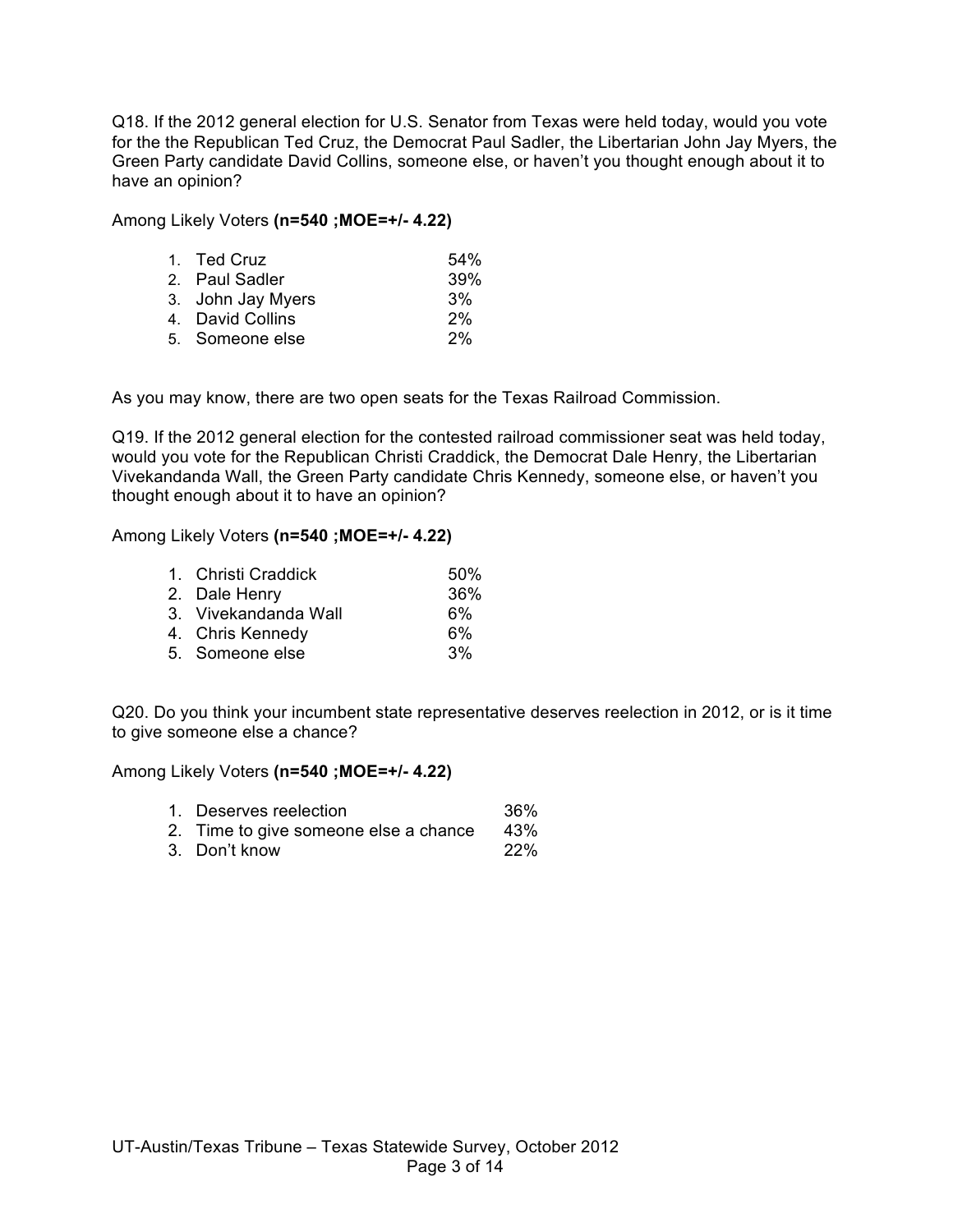Q21. If the 2014 Republican primary election for lieutenant governor were held today, which of the following possible candidates would you vote for, or haven't you thought about it enough to have an opinion?

| 1. David Dewhurst                                      | 12%   |
|--------------------------------------------------------|-------|
| 2. Susan Combs                                         | 5%    |
| 3. Dan Patrick                                         | 3%    |
| 4. Dan Branch                                          | $1\%$ |
| 5. Jerry Patterson                                     | $1\%$ |
| 6. Todd Staples                                        | $1\%$ |
| 7. I won't be voting in the Republican primary in 2014 | 32%   |
| 8. Haven't thought enough about it                     | 46%   |

## Among Likely Voters **(n=540 ;MOE=+/- 4.22)**

| 1. David Dewhurst                                      | 15% |
|--------------------------------------------------------|-----|
| 2. Susan Combs                                         | 6%  |
| 3. Dan Patrick                                         | 5%  |
| 4. Dan Branch                                          | 1%  |
| 5. Jerry Patterson                                     | 1%  |
| 6. Todd Staples                                        | 1%  |
| 7. I won't be voting in the Republican primary in 2014 | 33% |
| 8. Haven't thought enough about it                     | 38% |
|                                                        |     |

Q21A If Rick Perry were to run for governor again in 2014, would you vote for him, would you vote against him, or would you need to wait and see who is running against him?

| 1. Vote for Perry     | 19%             |
|-----------------------|-----------------|
| 2. Vote against Perry | 39 <sup>%</sup> |
| 3. Wait and see       | 38%             |
| 4. Don't know         | 5%              |
|                       |                 |

| 1. Vote for Perry     | <b>22%</b> |
|-----------------------|------------|
| 2. Vote against Perry | 42%        |
| 3. Wait and see       | 35%        |
| 4. Don't know         | 2%         |
|                       |            |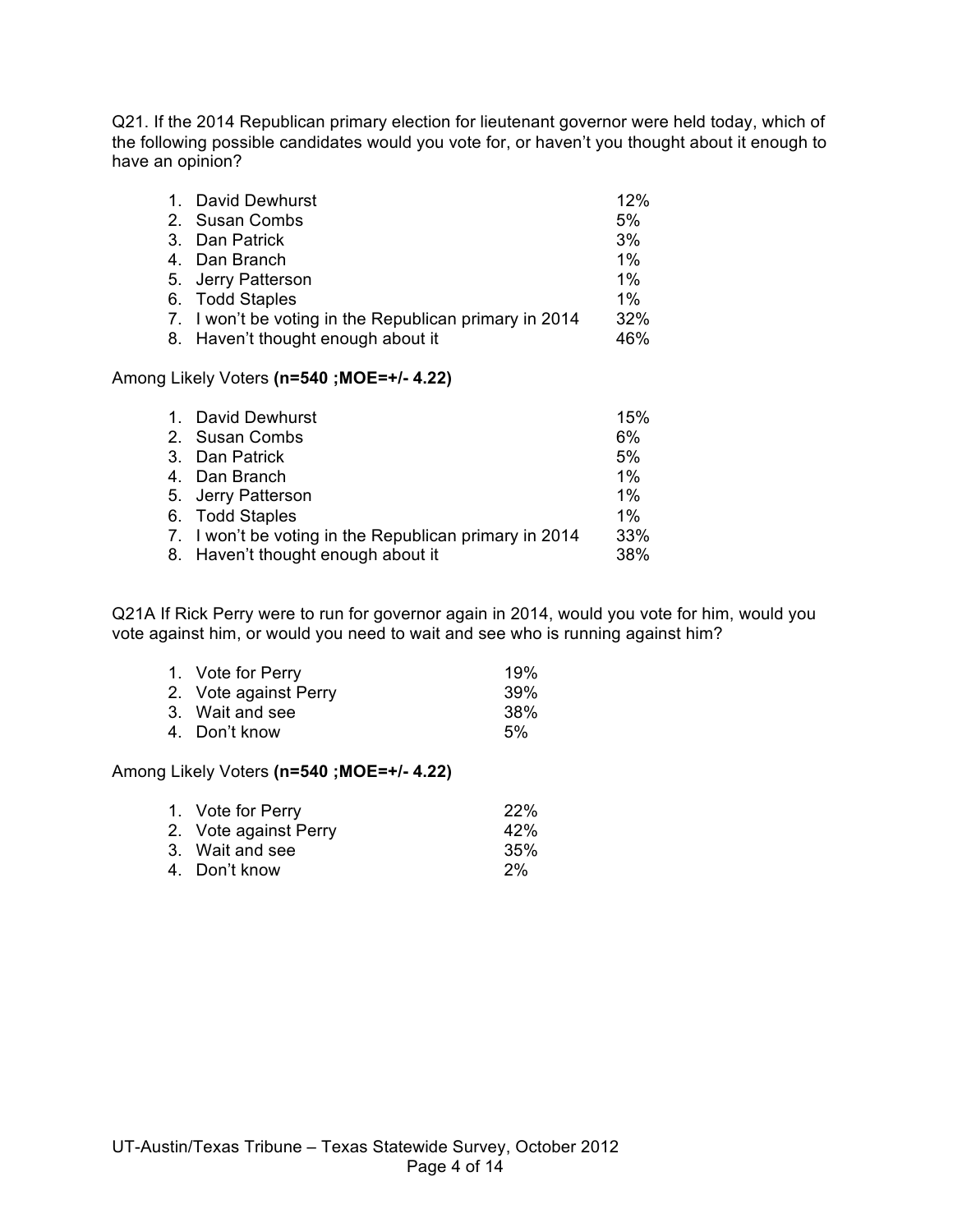# **[RANDOMIZE Q24-Q25]**

Q24. Please tell us whether you have a very favorable, somewhat favorable, neither favorable nor unfavorable, somewhat unfavorable, or very unfavorable opinion of Ted Cruz.

Among Likely Voters **(n=540 ;MOE=+/- 4.22)**

| 1. Very favorable                                 | 22%    |
|---------------------------------------------------|--------|
| 2. Somewhat favorable                             | 27%    |
| 3. Neither favorable nor unfavorable              | $11\%$ |
| 4. Somewhat unfavorable                           | $11\%$ |
| 5. Very unfavorable                               | 18%    |
| 6. Don't know enough about him to have an opinion | $11\%$ |

Q25. Please tell us whether you have a very favorable, somewhat favorable, neither favorable nor unfavorable, somewhat unfavorable, or very unfavorable opinion of Paul Sadler.

## Among Likely Voters **(n=540 ;MOE=+/- 4.22)**

| 1. Very favorable                                 | 7%         |
|---------------------------------------------------|------------|
| 2. Somewhat favorable                             | 16%        |
| 3. Neither favorable nor unfavorable              | <b>20%</b> |
| 4. Somewhat unfavorable                           | 9%         |
| 5. Very unfavorable                               | 5%         |
| 6. Don't know enough about him to have an opinion | 43%        |
|                                                   |            |

## **[Randomize Q26 through Q27]**

Q26. Please tell us whether you have a very favorable, somewhat favorable, neither favorable nor unfavorable, somewhat unfavorable, or very unfavorable opinion of Barack Obama.

| 1. Very favorable                    | 26%   |
|--------------------------------------|-------|
| 2. Somewhat favorable                | 13%   |
| 3. Neither favorable nor unfavorable | 3%    |
| 4. Somewhat unfavorable              | 5%    |
| 5. Very unfavorable                  | 52%   |
| 6. Don't know/No Opinion             | $1\%$ |
|                                      |       |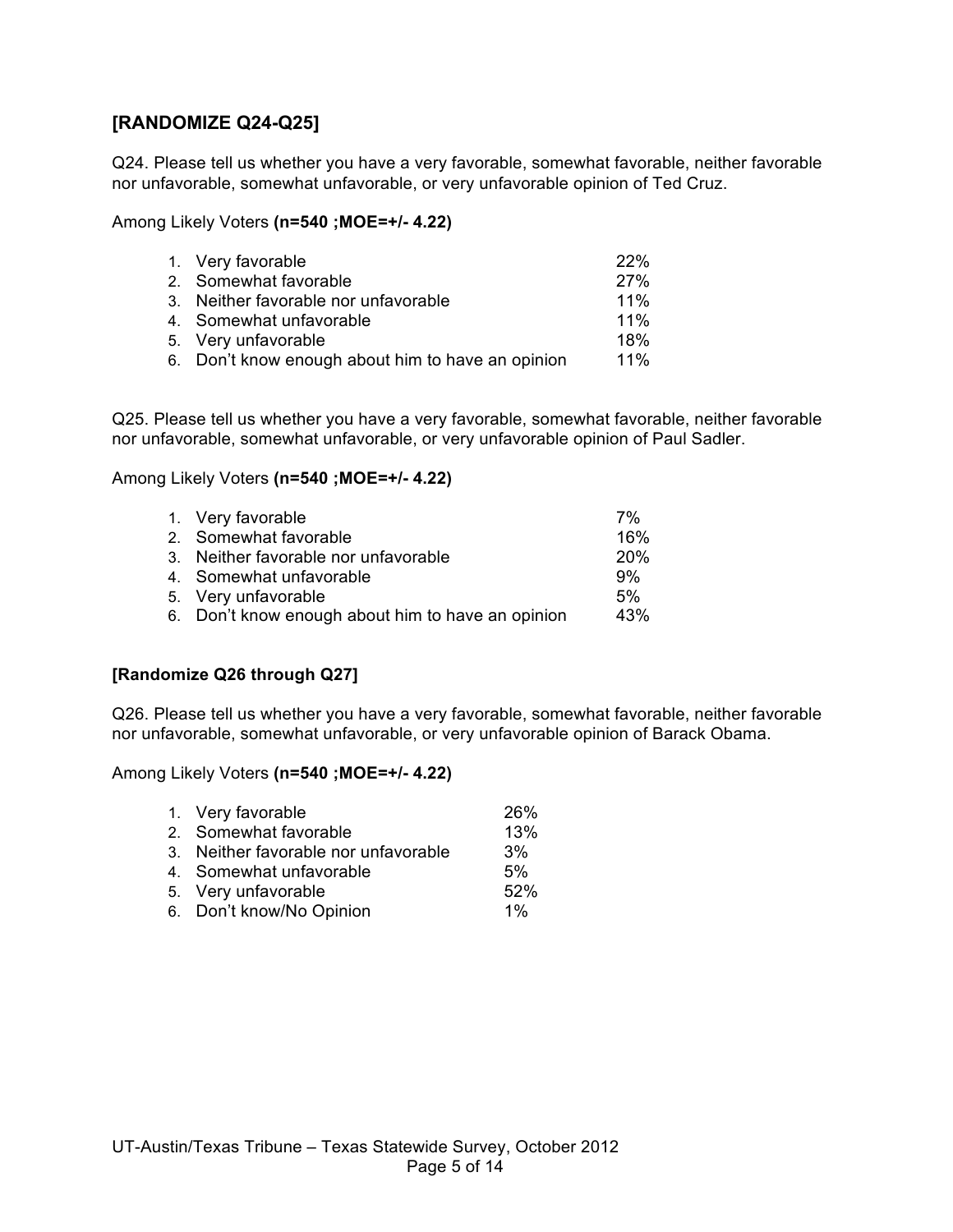Q27. Please tell us whether you have a very favorable, somewhat favorable, neither favorable nor unfavorable, somewhat unfavorable, or very unfavorable opinion of Mitt Romney.

Among Likely Voters **(n=540 ;MOE=+/- 4.22)**

| 1. Very favorable                    | 30%   |
|--------------------------------------|-------|
| 2. Somewhat favorable                | 22%   |
| 3. Neither favorable nor unfavorable | 6%    |
| 4. Somewhat unfavorable              | 6%    |
| 5. Very unfavorable                  | 35%   |
| 6. Don't know/No Opinion             | $1\%$ |
|                                      |       |

## **[Randomize Q28 through Q29]**

Q28. Please tell us whether you have a very favorable, somewhat favorable, neither favorable nor unfavorable, somewhat unfavorable, or very unfavorable opinion of Joe Biden.

## Among Likely Voters **(n=540 ;MOE=+/- 4.22)**

| 1. Very favorable                    | 26% |
|--------------------------------------|-----|
| 2. Somewhat favorable                | 13% |
| 3. Neither favorable nor unfavorable | 3%  |
| 4. Somewhat unfavorable              | 8%  |
| 5. Very unfavorable                  | 48% |
| 6. Don't know/No Opinion             | 2%  |

Q29. Please tell us whether you have a very favorable, somewhat favorable, neither favorable nor unfavorable, somewhat unfavorable, or very unfavorable opinion of Paul Ryan.

#### Among Likely Voters **(n=540 ;MOE=+/- 4.22)**

| 1. Very favorable                    | 37% |
|--------------------------------------|-----|
| 2. Somewhat favorable                | 16% |
| 3. Neither favorable nor unfavorable | 9%  |
| 4. Somewhat unfavorable              | 5%  |
| 5. Very unfavorable                  | 31% |
| 6. Don't know/No Opinion             | 3%  |

## **[Randomize Q31 through Q32]**

Q31. Please tell us whether you have a very favorable, somewhat favorable, neither favorable nor unfavorable, somewhat unfavorable, or very unfavorable opinion of Rick Perry.

| 1. Very favorable                    | 11% |
|--------------------------------------|-----|
| 2. Somewhat favorable                | 29% |
| 3. Neither favorable nor unfavorable | 15% |
| 4. Somewhat unfavorable              | 10% |
| 5. Very unfavorable                  | 31% |
| 6. Don't know/No Opinion             | 4%  |

UT-Austin/Texas Tribune – Texas Statewide Survey, October 2012 Page 6 of 14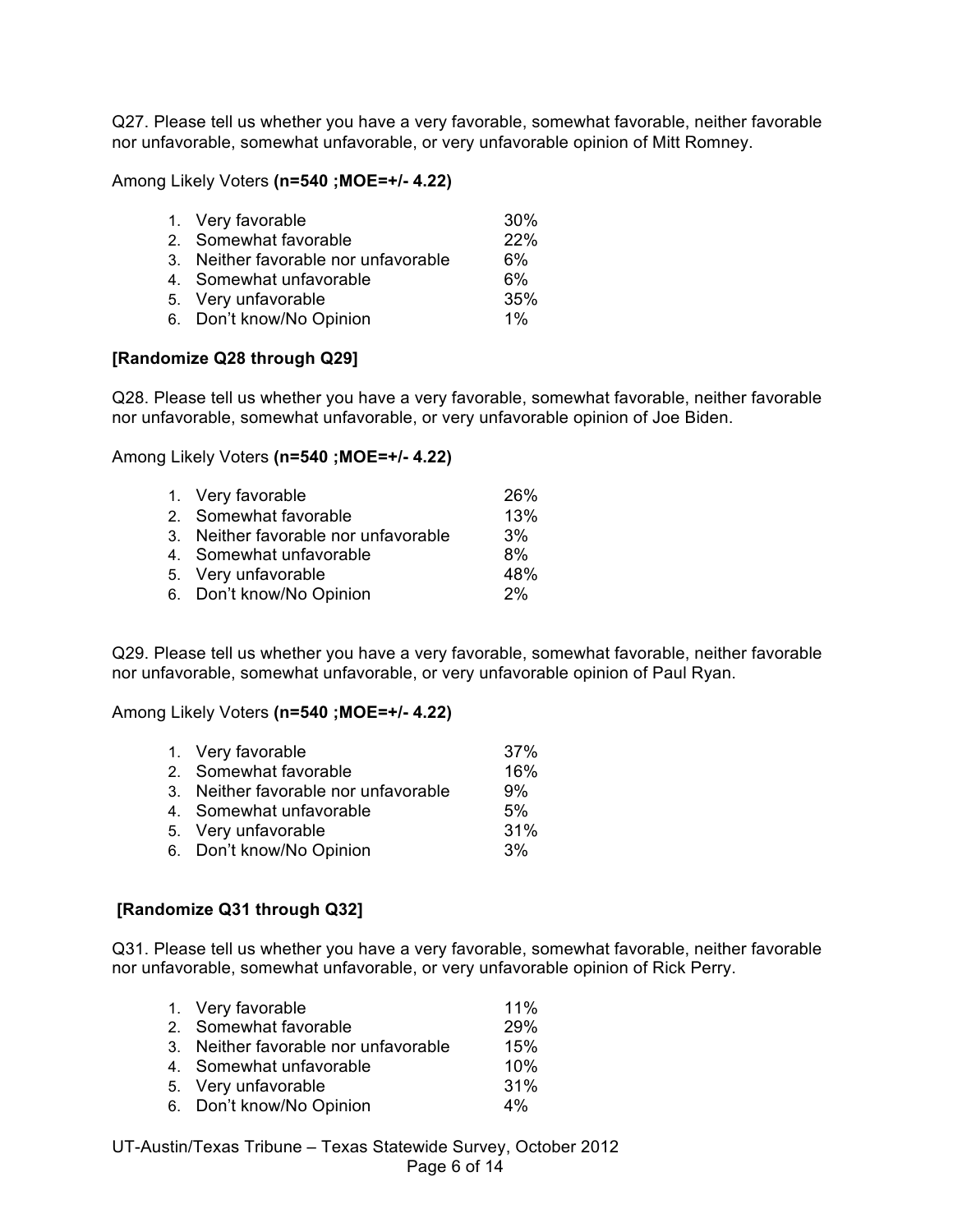Among Likely Voters **(n=540 ;MOE=+/- 4.22)**

| 1. Very favorable                    | 13% |
|--------------------------------------|-----|
| 2. Somewhat favorable                | 32% |
| 3. Neither favorable nor unfavorable | 11% |
| 4. Somewhat unfavorable              | 9%  |
| 5. Very unfavorable                  | 33% |
| 6. Don't know/No Opinion             | 2%  |

Q32. Please tell us whether you have a very favorable, somewhat favorable, neither favorable nor unfavorable, somewhat unfavorable, or very unfavorable opinion of Greg Abbott.

| 1. Very favorable                    | 8%         |
|--------------------------------------|------------|
| 2. Somewhat favorable                | 14%        |
| 3. Neither favorable nor unfavorable | <b>23%</b> |
| 4. Somewhat unfavorable              | 7%         |
| 5. Very unfavorable                  | 8%         |
| 6. Don't know/No Opinion             | 40%        |

## Among Likely Voters **(n=540 ;MOE=+/- 4.22)**

| 1. Very favorable                    | 12%        |
|--------------------------------------|------------|
| 2. Somewhat favorable                | 18%        |
| 3. Neither favorable nor unfavorable | 23%        |
| 4. Somewhat unfavorable              | 8%         |
| 5. Very unfavorable                  | 11%        |
| 6. Don't know/No Opinion             | <b>29%</b> |
|                                      |            |

## **Political Knowledge**

## **[Randomize INFO1-INFO3]**

INFO1. Which political party holds the majority in the U.S. House of Representatives?

| 1. Republican Party | 69% |
|---------------------|-----|
| 2. Democratic Party | 17% |
| 3. Neither          | 1%  |
| 4. Don't know       | 13% |

INFO2. What majority of both houses of the U.S. Congress is needed to override a presidential veto?

| 1. More than one-half      | 6%     |
|----------------------------|--------|
| 2. More than two-thirds    | 73%    |
| 3. More than three-fourths | 10%    |
| 4. Don't know              | $11\%$ |
|                            |        |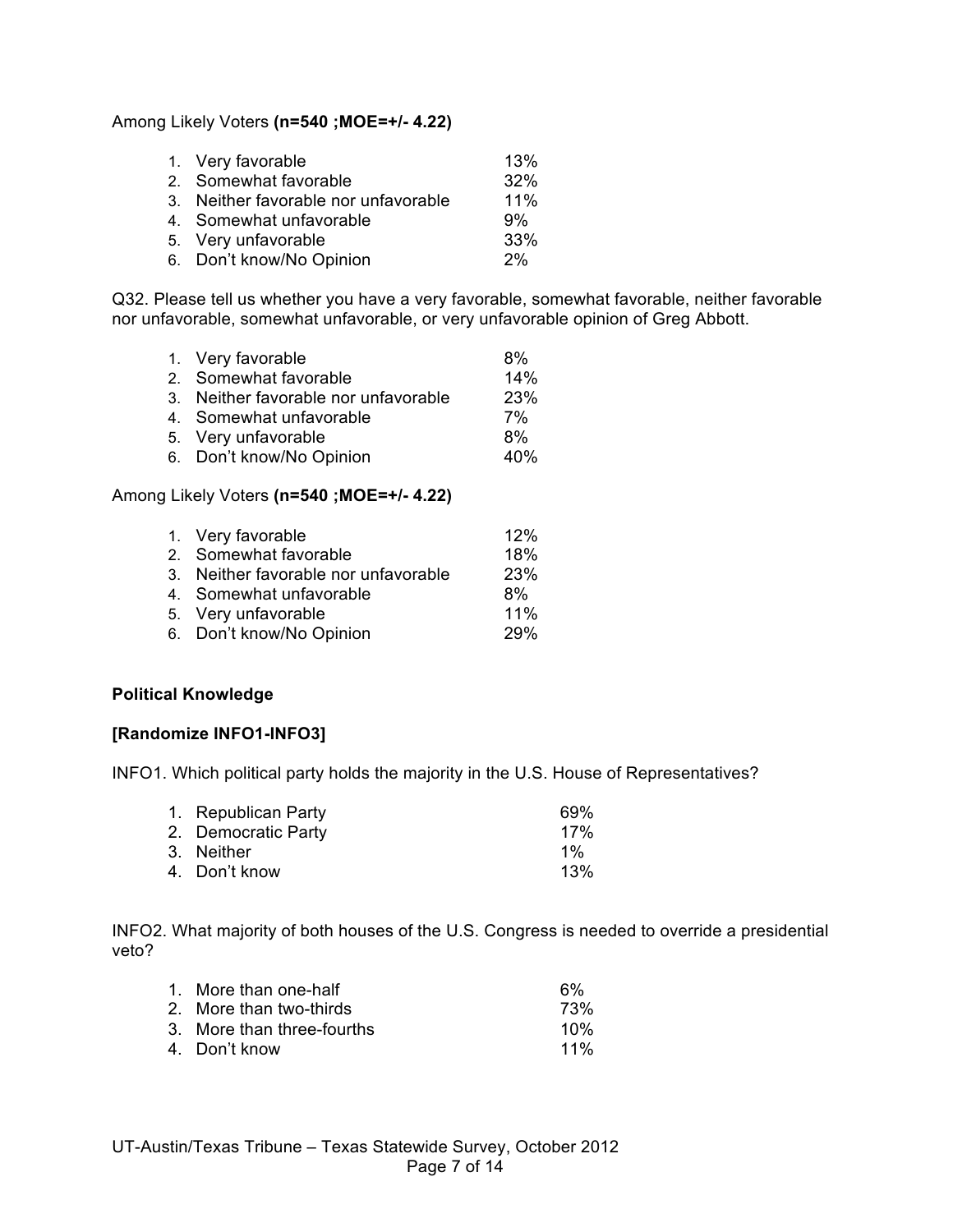INFO3. Who is the current Attorney General of Texas?

| 70%  |
|------|
| በ%   |
| 2%   |
| 1%   |
| -28% |
|      |

## **Political Orientation**

We're almost done. Now we just have a few basic questions for statistical purposes.

LIBCON. On a scale from 1 to 7, where 1 is extremely liberal, 7 is extremely conservative, and 4 is exactly in the middle, where would you place yourself?

| 1. Extremely liberal      | 2%  |
|---------------------------|-----|
| 2. Somewhat liberal       | 7%  |
| 3. Lean liberal           | 9%  |
| 4. In the middle          | 39% |
| 5. Lean conservative      | 16% |
| 6. Somewhat conservative  | 18% |
| 7. Extremely conservative | 8%  |

PID3. Generally speaking, would you say that you usually think of yourself as a…

| 1. Democrat       | 41% |
|-------------------|-----|
| 2. Independent    | 12% |
| 3. Republican     | 44% |
| 4. Other/Not Sure | 3%  |

## PID7.

| 1. Strong Democrat            | 22% |
|-------------------------------|-----|
| 2. Not very strong Democrat   | 9%  |
| 3. Lean Democrat              | 10% |
| 4. Independent                | 12% |
| 5. Lean Republican            | 15% |
| 6. Not very strong Republican | 8%  |
| 7. Strong Republican          | 21% |
| 8. Other                      | 3%  |

## **Demographics**

AGE. Please indicate your age group.

| 1. 18-29     | 19%  |
|--------------|------|
| 2. 30-44     | 25%  |
| 3. 45-64     | .39% |
| 4. 65 and up | 18%  |

UT-Austin/Texas Tribune – Texas Statewide Survey, October 2012 Page 8 of 14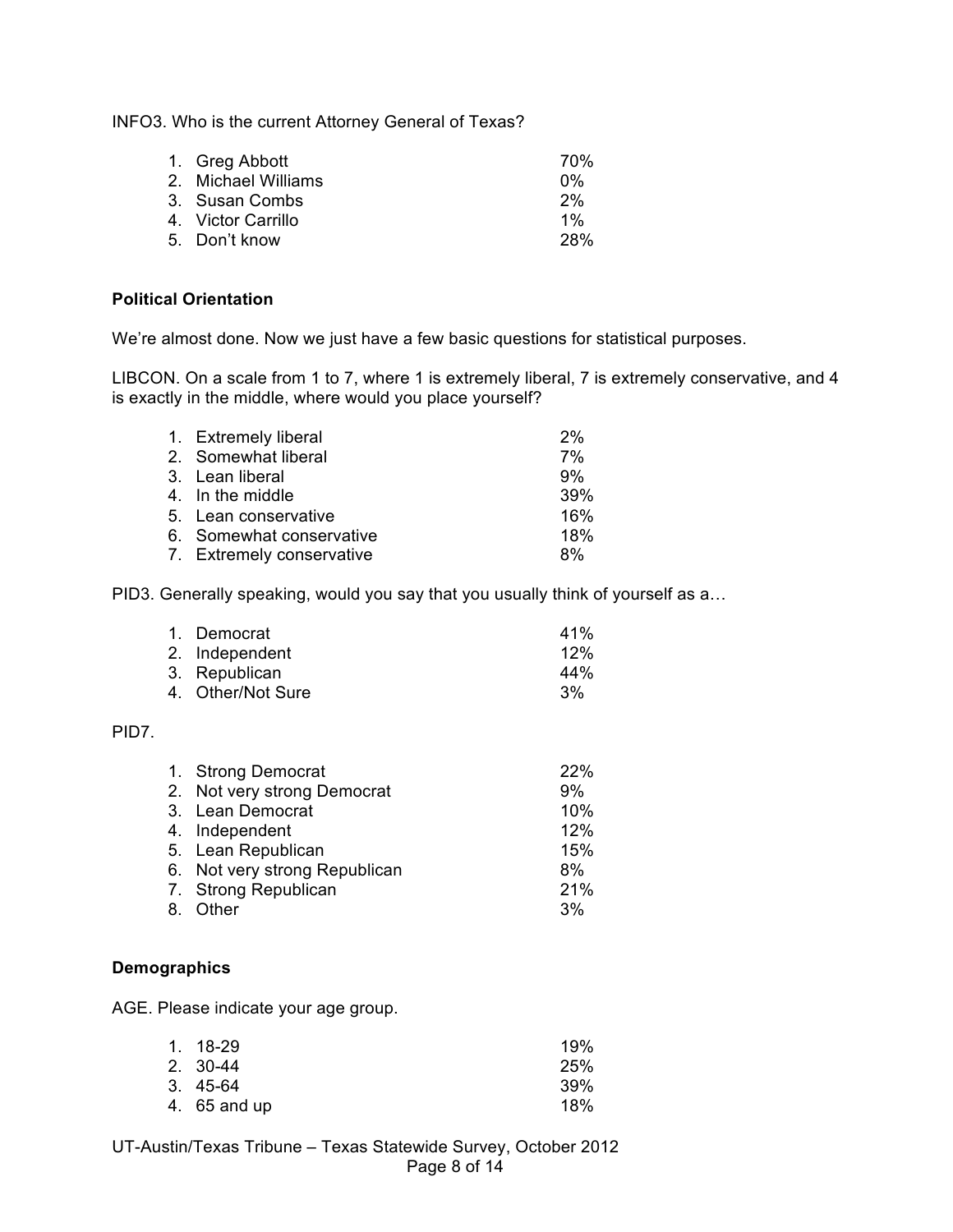LOCATE. Would you say that you live in an urban, suburban, or rural community?

| 1. Urban    | <b>28%</b> |
|-------------|------------|
| 2. Suburban | 51%        |
| 3. Rural    | 21%        |

METRO. Do you live in the Houston, Dallas-Fort Worth, San Antonio, or Austin metropolitan areas?

| 1. Yes, I live in the Houston area.       | <b>20%</b> |
|-------------------------------------------|------------|
| 2. Yes, I live the Dallas-Fort Worth area | 32%        |
| 3. Yes, I live in the San Antonio area    | 8%         |
| 4. Yes, I live in the Austin area         | 9%         |
| 5. No, I live in another part of Texas.   | 32%        |
|                                           |            |

CHILD. How many children are currently living with you?

| 1. One          | 21% |
|-----------------|-----|
| 2. Two          | 11% |
| 3. Three        | 5%  |
| 4. Four or more | 2%  |
| 5. None         | 61% |
|                 |     |

SCHOOL. Do you have any children currently enrolled in school in Texas? (check all that apply)

| 1. Yes, I have a child/children under 18   |            |
|--------------------------------------------|------------|
| enrolled in public school in Texas.        | <b>23%</b> |
| 2. Yes, I have a child/children under 18   |            |
| enrolled in private school in Texas.       | 2%         |
| 3. Yes, I have a child/children under 18   |            |
| who are being home schooled in Texas.      | 2%         |
| 4. No, I do not have any children under 18 |            |
| in school in Texas.                        |            |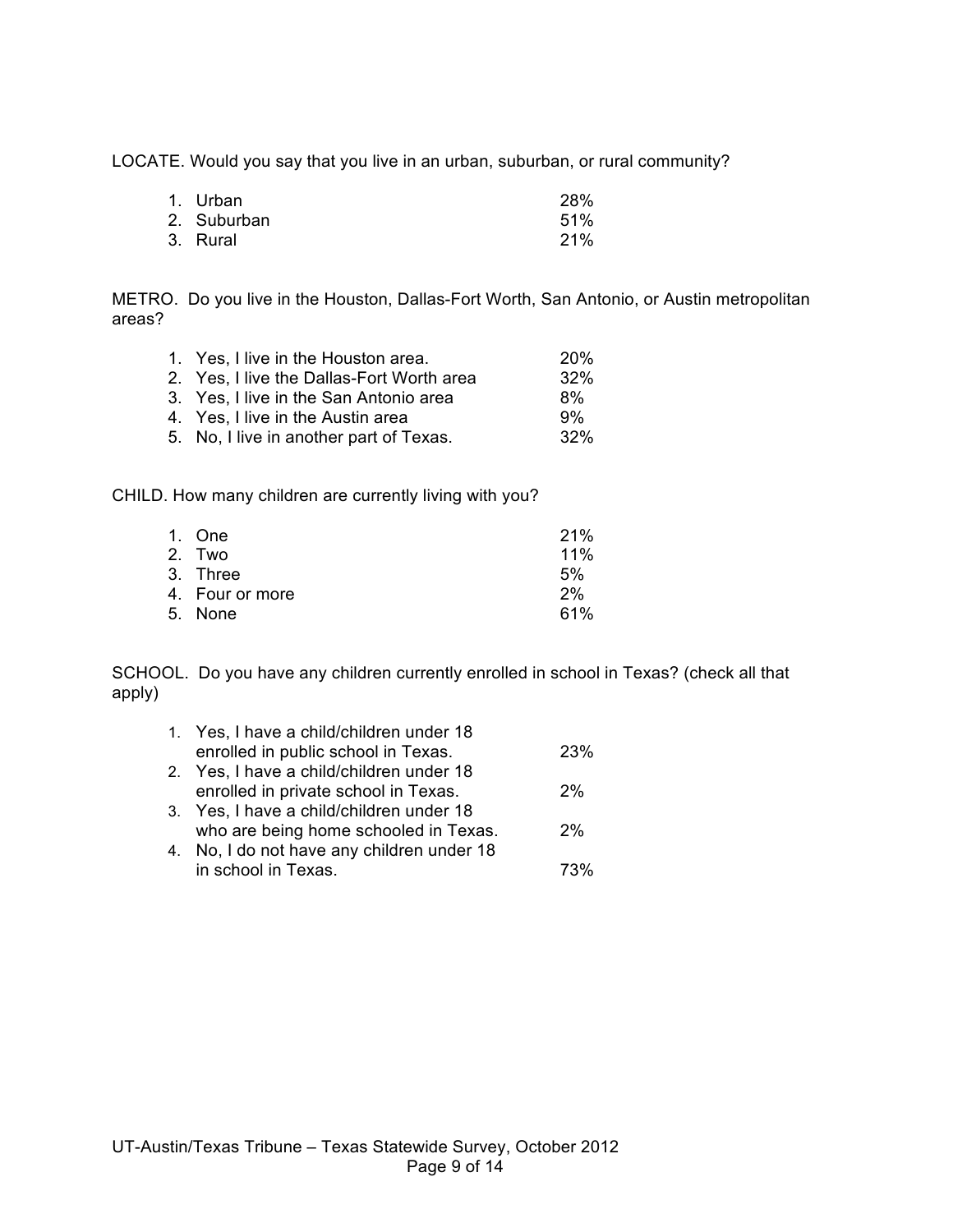INCOME. In which category would you place your household income last year?

| $\mathbf{1}$ . | Less than \$10,000         | 6%  |
|----------------|----------------------------|-----|
| 2.             | \$10,000 to \$19,999       | 8%  |
| 3.             | \$20,000 to \$29,999       | 11% |
| 4.             | \$30,000 to \$39,999       | 9%  |
| 5.             | \$40,000 to \$49,999       | 8%  |
| 6.             | \$50,000 to \$59,999       | 7%  |
| 7.             | \$60,000 to \$69,999       | 7%  |
| 8.             | \$70,000 to \$79,999       | 6%  |
| 9.             | \$80,000 to \$99,999       | 8%  |
|                | 10. \$100,000 to \$119,999 | 8%  |
|                | 11. \$120,000 to \$149,999 | 4%  |
|                | 12. More than \$150,000    | 5%  |
|                | 13. Prefer not to say      | 12% |
|                |                            |     |

EDU. What is the highest level of education that you received?

| 1. Less than high school    | $4\%$ |
|-----------------------------|-------|
| 2. High school degree       | 35%   |
| 3. Some college             | 24%   |
| 4. Two-year college degree  | 9%    |
| 5. Four-year college degree | 20%   |
| 6. Post-graduate degree     | 8%    |
|                             |       |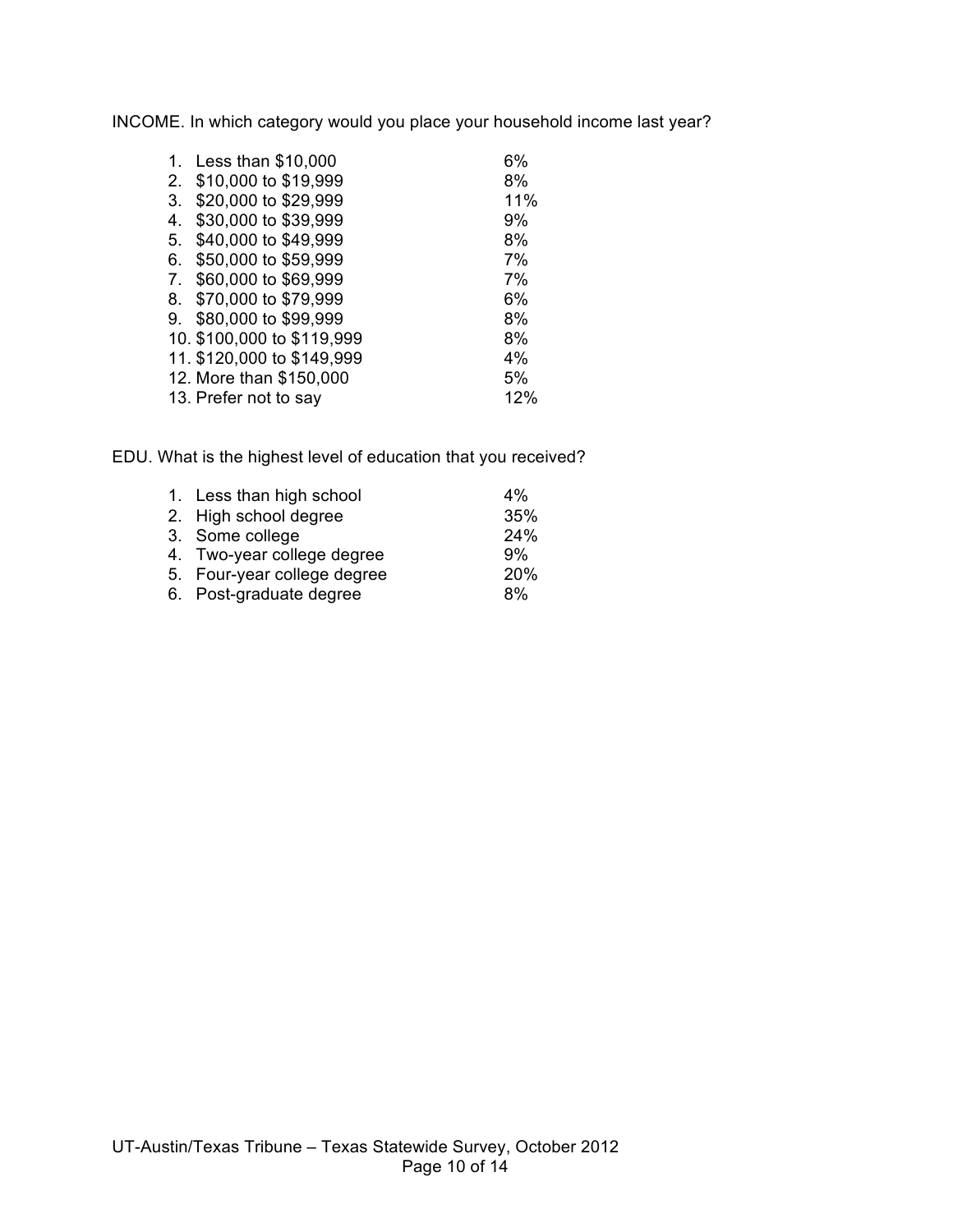RELIG. What is your religious affiliation? **[No open response on "other"]**

| 1. | Agnostic                         | 5%        |
|----|----------------------------------|-----------|
|    | 2. Assembly of God*              | 1%        |
|    | 3. Atheist                       | 4%        |
|    | 4. Baptist*                      | 17%       |
|    | 5. Buddhist                      | $0\%$     |
|    | 6. Catholic*                     | 16%       |
|    | 7. Christian Scientist*          | 0%        |
|    | 8. Church of Christ*             | 2%        |
|    | 9. Church of God*                | 0%        |
|    | 10. Disciples of Christ*         | 0%        |
|    | 11. Episcopal/Anglican*          | 3%        |
|    | 12. Hindu                        | $0\%$     |
|    | 13. Jehovah's Witnesses          | $0\%$     |
|    | 14. Jewish                       | 1%        |
|    | 15. Lutheran*                    | 1%        |
|    | 16. Methodist*                   | 7%        |
|    | 17. Mormon*                      | 2%        |
|    | 18. Muslim/Islam                 | 0%        |
|    | 19. Nondenominational Christian* | 10%       |
|    | 20. Orthodox/Eastern Orthodox*   | <b>0%</b> |
|    | 21. Pentecostal*                 | 3%        |
|    | 22. Presbyterian*                | 2%        |
|    | 23. Protestant (non-specific)*   | 4%        |
|    | 24. Reformed*                    | 0%        |
|    | 25. Unitarian/Universalist*      | 0%        |
|    | 26. United Church of Christ*     | 0%        |
|    | 27. Spiritual but not religious  | 12%       |
|    | 28. Other*                       | 7%        |
|    | 29. Don't know                   | 0%        |

EVANG. **[Ask if respond \* to RELIG]** Do you consider yourself to be a "born again" or "evangelical" Christian?

| 1. Yes | 49% |
|--------|-----|
| 2. No  | 51% |

CATHOLICID. **[Ask if RELIG = "Catholic"]** Do you identify with any of the following descriptions? Please select all that apply.

| 1. Liberal Catholic                        | 21%   |
|--------------------------------------------|-------|
| 2. Conservative Catholic                   | 24%   |
| 3. Traditional Catholic                    | 33%   |
| 4. Charismatic Catholic                    | $1\%$ |
| 5. Evangelical Catholic                    | $1\%$ |
| 6. I do not identify with any of the above | 30%   |
|                                            |       |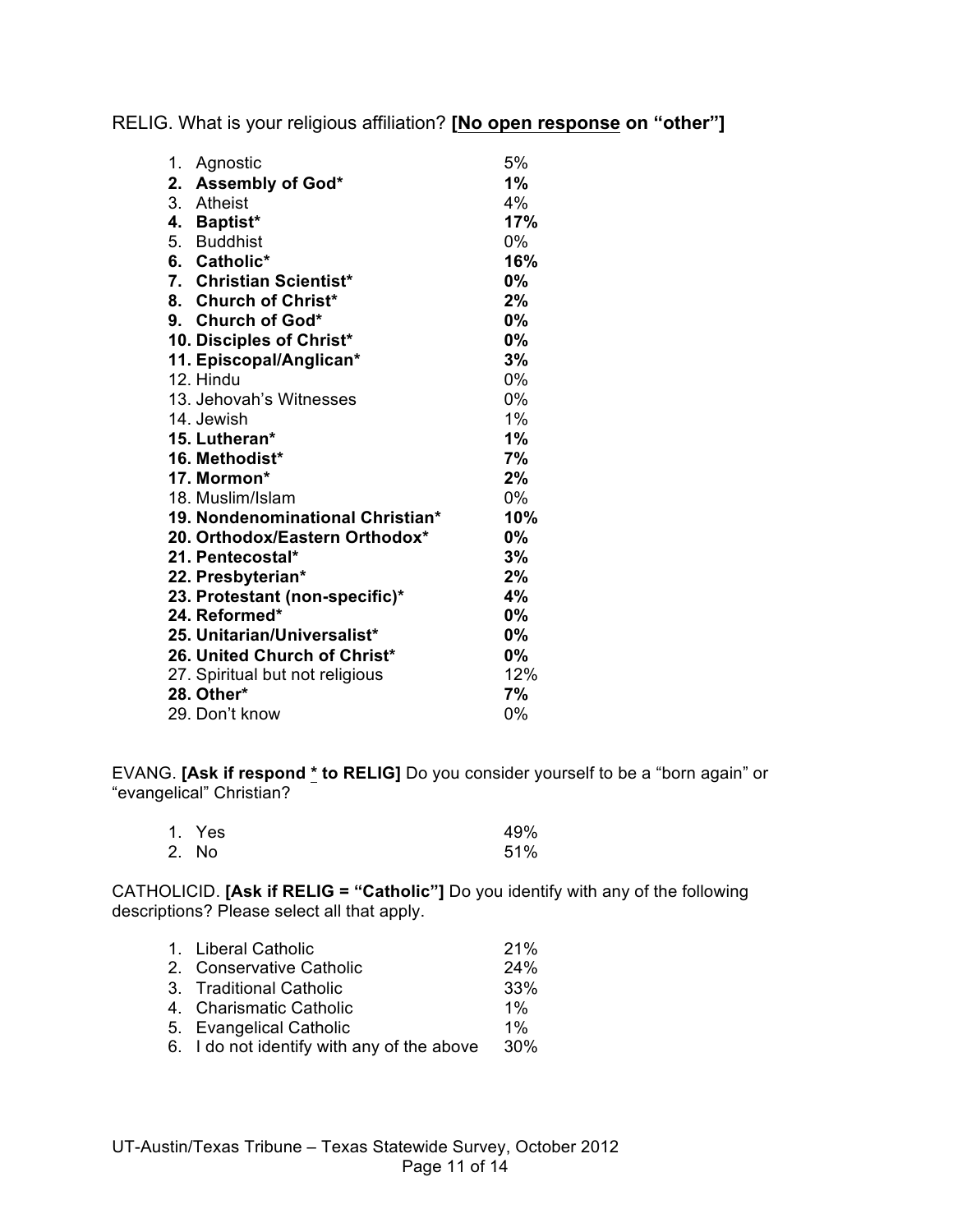CHARISMATIC. **[Ask if respond \* to RELIG]** Do you consider yourself to be a "spirit filled" or "charismatic" Christian?

| 1. Yes | 39% |
|--------|-----|
| 2. No  | 61% |

SOCIALGOSPEL. **[Ask if respond \* to RELIG]** Do you consider social justice to be at the heart of the Gospel?

| 1. Yes | 41% |
|--------|-----|
| 2. No  | 59% |

LITERAL. Which of these statements comes closest to describing your feelings about the Bible?

| 1. The Bible is the actual word of                   |     |
|------------------------------------------------------|-----|
| God and is to be taken literally, word for word. 29% |     |
| 2. The Bible is the word of God                      |     |
| but not everything in it should be                   |     |
| taken literally, word for word.                      | 42% |
| 3. The Bible is a book written by men                |     |
| and is not the word of God.                          | 21% |
| 4. Don't know.                                       | 7%  |

#### IMPORT. How important is religion in your life?

| 1. Extremely important  | 47% |
|-------------------------|-----|
| 2. Somewhat important   | 29% |
| 3. Not very important   | 13% |
| 4. Not at all important | 12% |

ATTEND. Aside from weddings and funerals, how often do you attend religious services or participate in religious activities?

| 1. More than once a week | 14%             |
|--------------------------|-----------------|
| 2. Once a week           | 19%             |
| 3. A few times a month   | 12%             |
| 4. Once or twice a year  | 30 <sup>%</sup> |
| 5. Never                 | 25%             |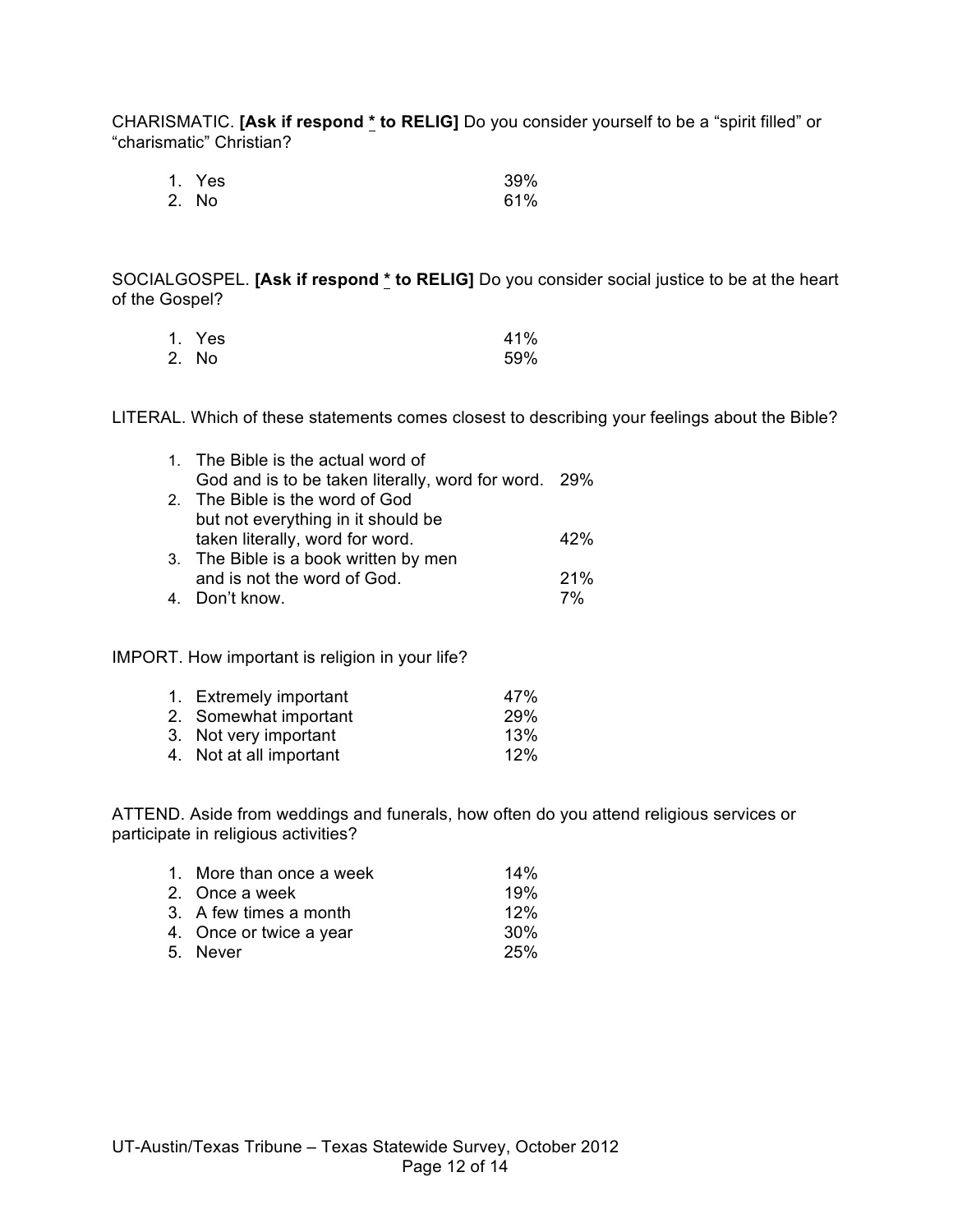RACE1. What race do you consider yourself to be?

| 1. White                  | 65%   |
|---------------------------|-------|
| 2. African American       | 14%   |
| 3. Hispanic or Latino     | 15%   |
| 4. Asian/Pacific Islander | $1\%$ |
| 5. Native American        | $1\%$ |
| 6. Multi-racial           | 2%    |

RACE2. **[Ask if RACE ~= "Hispanic or Latino"]** Do you happen to have a Hispanic-Latino grandparent?

| 1. Yes        | $1\%$ |
|---------------|-------|
| 2. No         | 98%   |
| 3. Don't know | $1\%$ |

NATIVE1. **[Ask if RACE = "Hispanic or Latino"]** Were you born in the United States or Puerto Rico, or in another country?

| 1. Born in the United States or Puerto Rico | 88% |
|---------------------------------------------|-----|
| 2. Born in another country                  | 12% |
| 3. Don't know                               | በ%  |

NATIVE2. **[Ask NATIVE2 if answer 1 on NATIVE1]** Were your parents born in the United States or Puerto Rico, or another country?

| 1. Both of my parents were born in the             |     |
|----------------------------------------------------|-----|
| United States or Puerto Rico                       | 60% |
| 2. One of my parents was born in another country   | 24% |
| 3. Both of my parents were both in another country | 16% |

HOME. Do you own or rent your home?

| 1. Own  | 73% |
|---------|-----|
| 2. Rent | 27% |

## MARITAL. What is your marital status?

| 1. Married              | 60%   |
|-------------------------|-------|
| 2. Separated            | $1\%$ |
| 3. Divorced             | 10%   |
| 4. Widowed              | 5%    |
| 5. Single               | 18%   |
| 6. Domestic Partnership | 6%    |
|                         |       |